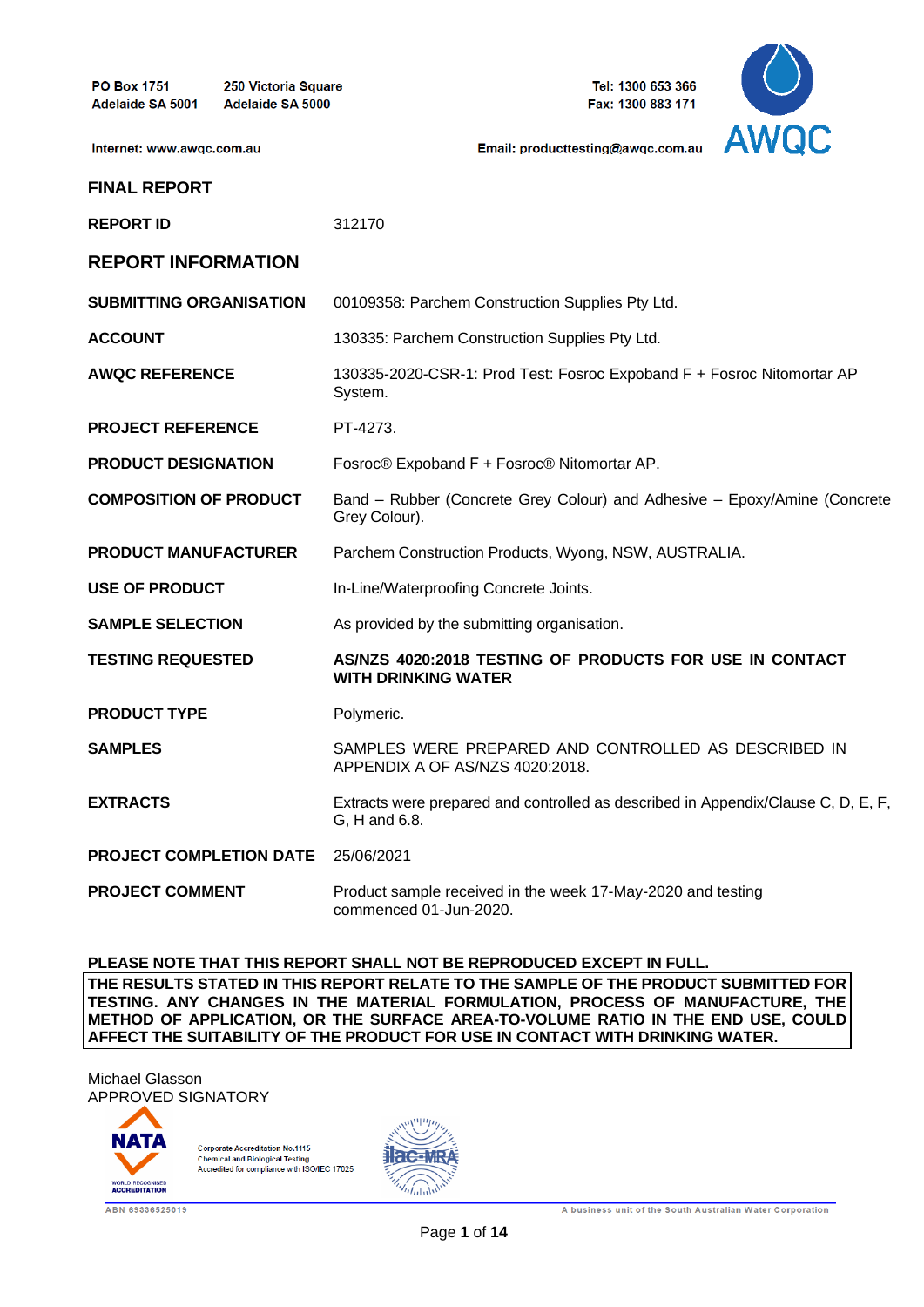250 Victoria Square Adelaide SA 5000



Email: producttesting@awgc.com.au

Internet: www.awqc.com.au

#### **FINAL REPORT**

**REPORT ID** 312170 **Summary of Results**

| <b>APPENDIX</b>                              | <b>RESULTS</b>                                                                                                                    |
|----------------------------------------------|-----------------------------------------------------------------------------------------------------------------------------------|
| <b>C-TASTE</b>                               | Passed at an exposure of 1000mm <sup>2</sup> per Litre (band) and<br>1000mm <sup>2</sup> /L (adhesive) when tested independently. |
| <b>D-APPEARANCE</b>                          | Passed at an exposure of 5000mm <sup>2</sup> per Litre (adhesive)<br>and 15000mm <sup>2</sup> per Litre (band).                   |
| <b>E - GROWTH OF AQUATIC MICRO-ORGANISMS</b> | Passed at an exposure of 5000mm <sup>2</sup> per Litre (adhesive)<br>and 15000mm <sup>2</sup> per Litre (band).                   |
| <b>F-CYTOTOXIC ACTIVITY</b>                  | Passed at an exposure of 5000mm <sup>2</sup> per Litre (adhesive)<br>and 15000mm <sup>2</sup> per Litre (band).                   |
| <b>G - MUTAGENICITY</b>                      | Passed at an exposure of 5000mm <sup>2</sup> per Litre (adhesive)<br>and 15000mm <sup>2</sup> per Litre (band).                   |
| <b>H-METALS</b>                              | Passed at an exposure of 5000mm <sup>2</sup> per Litre (adhesive)<br>and 15000mm <sup>2</sup> per Litre (band).                   |
| <b>Clause 6.8 - ORGANIC COMPOUNDS</b>        | Passed at an exposure of 5000mm <sup>2</sup> per Litre (adhesive)<br>and 15000mm <sup>2</sup> per Litre (band).                   |

### **Test Methods**

| Test(s) | <b>AWQC Test Method</b> | Reference Method         |
|---------|-------------------------|--------------------------|
|         | T0320-1                 | AS/NZS 4020:2018         |
|         | TO029-01 & TO018-01     | APHA 21020c & APHA 2130b |
|         | TO014-03                | APHA 4500 O G            |
|         | TM-001                  | AS/NZS 4020:2018         |
|         | TIC-006                 | EPA 200.8                |

## **Organic Test Methods**

| Test(s) in Clause | <b>Test Method</b> | <b>Reference Method</b>  |
|-------------------|--------------------|--------------------------|
| Clause 6.8        | TMZ-M36            | USEPA524.2               |
|                   | EP239              | USEPA <sub>521</sub>     |
|                   | EP132-LL           | <b>USEPA SW846-8270D</b> |
|                   | EP075C             | <b>USEPA SW846-8270D</b> |
|                   | EP075ASIM          | <b>USEPA SW846-8270D</b> |

**SUMMARY COMMENT:** The Fosroc Nitomortar AP was applied at a mix ratio of 100g Base to 52g Hardener and cured for 7 days at 20°C prior to testing.





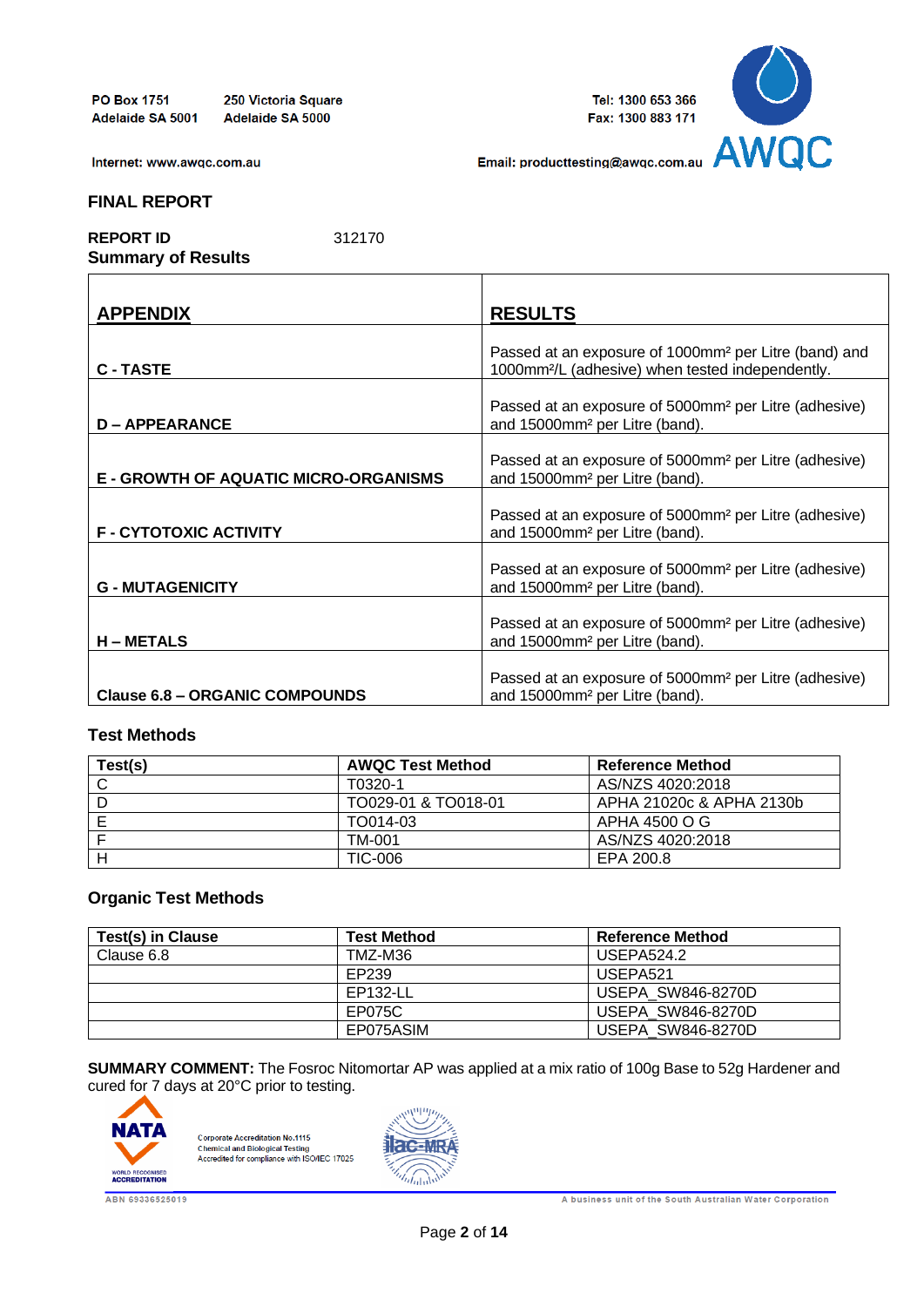250 Victoria Square Adelaide SA 5000





Internet: www.awqc.com.au

**REPORT ID** 312170

# **CLAUSE 6.2 Taste**

**SAMPLE DESCRIPTION** The sample consisted of one panel coated with adhesive measuring 20mm x 40mm (coated to one side) providing a surface area of approximately 1000mm² per Litre and one panel of band measuring 20mm x 25mm providing a surface area of 1000mm² per Litre.

Each extract was prepared using 1000 mL volumes of 50 mg/L hardness water.

| <b>EXTRACTION TEMPERATURE</b> | $20^{\circ}C \pm 2^{\circ}C$ .                                                                                                                                                                                                          |
|-------------------------------|-----------------------------------------------------------------------------------------------------------------------------------------------------------------------------------------------------------------------------------------|
| <b>TEST METHOD</b>            | TASTE (APPENDIX C)                                                                                                                                                                                                                      |
| <b>SCALING FACTOR</b>         | Not applicable.                                                                                                                                                                                                                         |
| <b>RESULTS</b>                | Not detected (sample and controls).                                                                                                                                                                                                     |
| <b>EVALUATION</b>             | The product passed the requirements of clause 6.2 when tested at an exposure<br>of 1000mm <sup>2</sup> per Litre for each material independent of each other.                                                                           |
| <b>NUMBER OF SAMPLES</b>      | Six samples tested.                                                                                                                                                                                                                     |
| <b>TEST COMMENT</b>           | The 24 hour extracts were not analysed in this test.                                                                                                                                                                                    |
|                               | Panellists detected chemical, medicinal and paint-like tastes in the final $(7th)$<br>extracts when tested as a system at 15000mm <sup>2</sup> /L (band) and 5000mm <sup>2</sup> /L<br>(adhesive).                                      |
|                               | Test repeated at 2500mm <sup>2</sup> /L (band) and 2500mm <sup>2</sup> /L (adhesive) as a system<br>where panellists continued to detect paint-like tastes in the final $(7th)$ extracts.                                               |
|                               | Final repeat test separated band and adhesive from system and tested<br>independently at 1000mm <sup>2</sup> /L (band) and 1000mm <sup>2</sup> /L (adhesive) where no<br>tastes were detected in the final (7 <sup>th</sup> ) extracts. |

**Peter Christopoulos - Senior Technical Officer Product Testing (AWQC Signatory)** 



**Corporate Accreditation No.1115** Chemical and Biological Testing<br>Accredited for compliance with ISO/IEC 17025

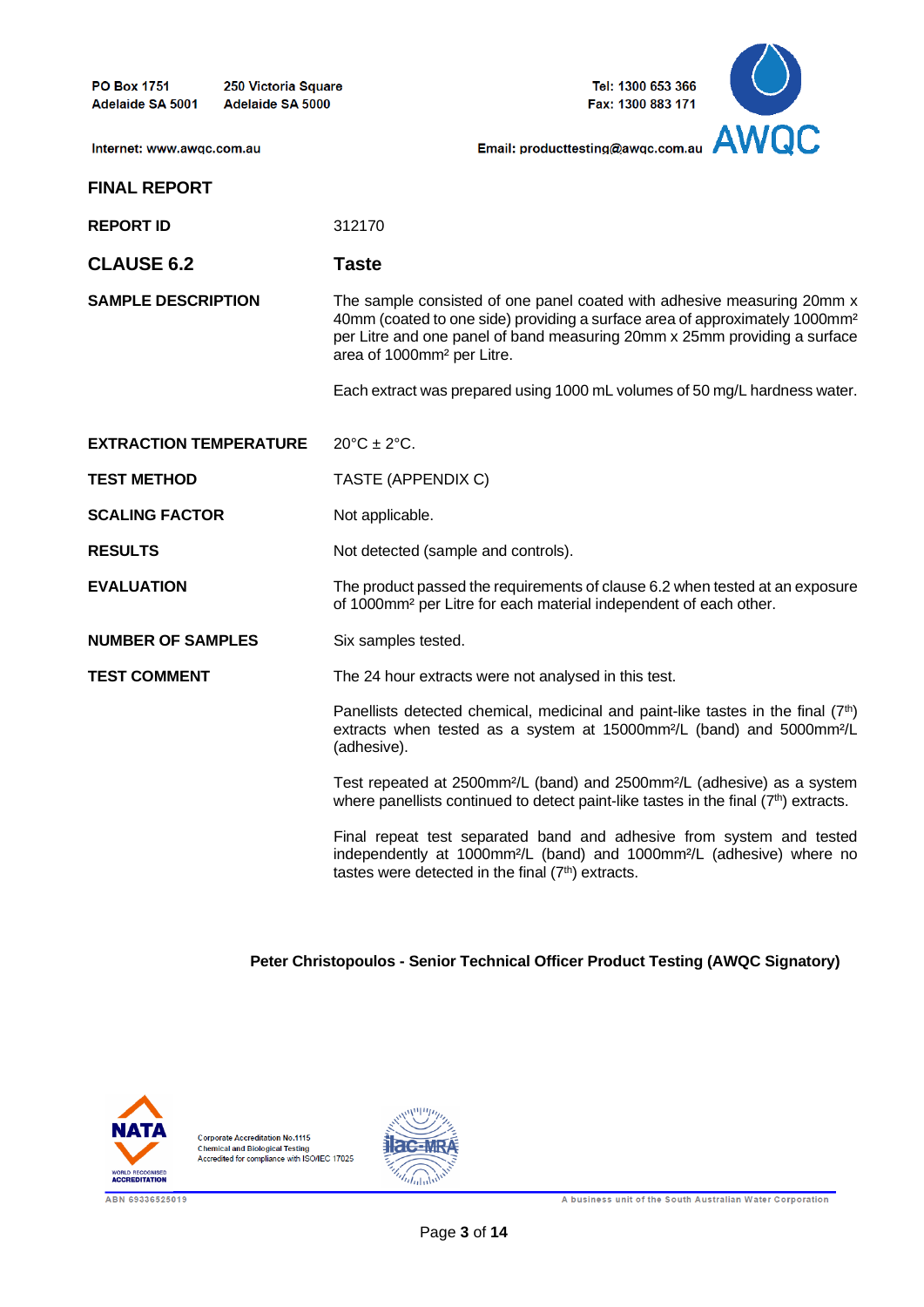**PO Box 1751** 250 Victoria Square Adelaide SA 5001 Adelaide SA 5000

Tel: 1300 653 366 Fax: 1300 883 171



Internet: www.awqc.com.au

| <b>FINAL REPORT</b> |
|---------------------|
|                     |

**REPORT ID** 312170 **CLAUSE 6.3 Appearance SAMPLE DESCRIPTION** The adhesive/band scheme provided a surface area of approximately 5000/15000 mm² per Litre. Extracts were prepared using 1000 mL volumes of 50 mg/L hardness water. **EXTRACTION TEMPERATURE** 20°C ± 2°C. **TEST METHOD APPEARANCE (APPENDIX D) SCALING FACTOR** Not applied. **RESULTS** Test (-Blank) Maximum Allowed Units Colour < 1 5 HU Turbidity 0.4 0.5 NTU **EVALUATION** The product passed the requirements of clause 6.3 when tested at an exposure of 5000 mm² (adhesive) and 15000 mm² (band) per litre. **NUMBER OF SAMPLES** One sample tested.

**TEST COMMENT** Not applicable.

**Andrew Ford - Senior Technical Officer (AWQC Signatory)**



**Corporate Accreditation No.1115** Chemical and Biological Testing<br>Accredited for compliance with ISO/IEC 17025



A business unit of the South Australian Water Corporation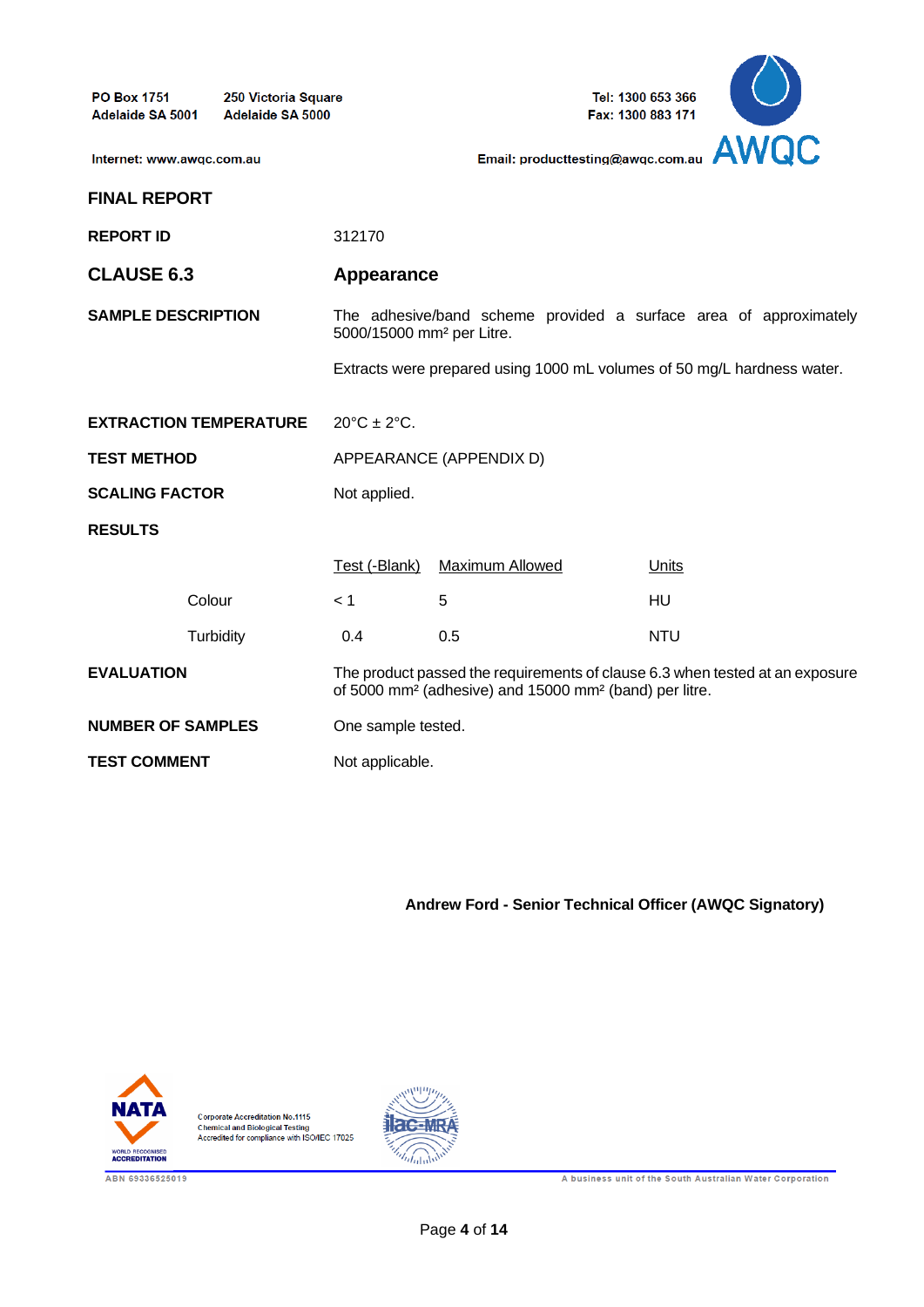**PO Box 1751** 250 Victoria Square Adelaide SA 5000 Adelaide SA 5001



Internet: www.awqc.com.au

| <b>REPORT ID</b>              | 312170                                                                                                                                                         |                           |              |  |  |
|-------------------------------|----------------------------------------------------------------------------------------------------------------------------------------------------------------|---------------------------|--------------|--|--|
| <b>CLAUSE 6.4</b>             | <b>Growth of Aquatic Micro-organisms</b>                                                                                                                       |                           |              |  |  |
| <b>SAMPLE DESCRIPTION</b>     | The adhesive/band scheme provided a surface area of approximately<br>5000/15000 mm <sup>2</sup> per Litre.                                                     |                           |              |  |  |
|                               | Extracts were prepared using 1000 mL volumes of test water.                                                                                                    |                           |              |  |  |
| <b>EXTRACTION TEMPERATURE</b> | $30^{\circ}$ C ± 2 $^{\circ}$ C.                                                                                                                               |                           |              |  |  |
| <b>TEST METHOD</b>            | GROWTH OF AQUATIC MICRO-ORGANISMS (APPENDIX E)                                                                                                                 |                           |              |  |  |
| <b>INOCULUM</b>               | The volume of inoculum was 100 mL                                                                                                                              |                           |              |  |  |
| <b>SCALING FACTOR</b>         | Not applied.                                                                                                                                                   |                           |              |  |  |
| <b>RESULTS</b>                |                                                                                                                                                                |                           |              |  |  |
|                               | Mean Dissolved Oxygen                                                                                                                                          | Control                   | 7.6 mg/L     |  |  |
|                               | Mean Dissolved Oxygen Difference Positive Reference                                                                                                            |                           | 1.6 $mg/L$   |  |  |
|                               |                                                                                                                                                                | <b>Negative Reference</b> | $< 0.1$ mg/L |  |  |
|                               | Test                                                                                                                                                           |                           | $< 0.1$ mg/L |  |  |
| <b>EVALUATION</b>             | The product passed the requirements of clause 6.4 when tested at an<br>exposure of 5000 mm <sup>2</sup> (adhesive) and 15000 mm <sup>2</sup> (band) per litre. |                           |              |  |  |
| <b>NUMBER OF SAMPLES</b>      | One sample tested.                                                                                                                                             |                           |              |  |  |
| <b>TEST COMMENT</b>           | Not applicable.                                                                                                                                                |                           |              |  |  |

**Thuy Diep - Technical Officer Chemistry (AWQC Signatory)**



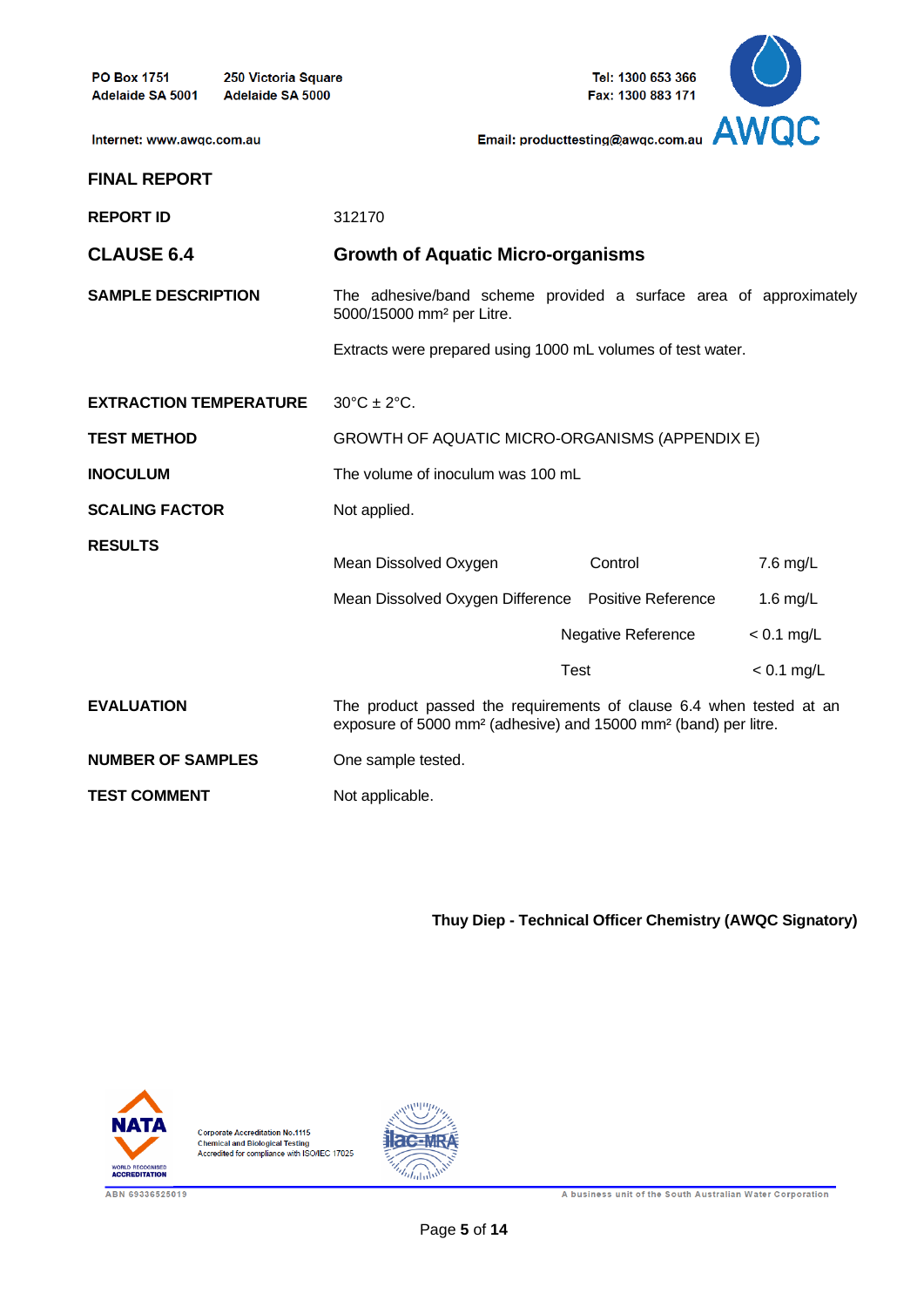250 Victoria Square Adelaide SA 5000



Internet: www.awqc.com.au

# **FINAL REPORT REPORT ID** 312170 **CLAUSE 6.5 Cytotoxic Activity SAMPLE DESCRIPTION** The adhesive/band scheme provided a surface area of approximately 5000/15000 mm² per Litre. Extracts were prepared using 1000 mL volumes of 50 mg/L hardness water. **EXTRACTION TEMPERATURE** 20°C ± 2°C. **TEST METHOD** CYTOTOXIC ACTIVITY (APPENDIX F) **SCALING FACTOR** Not applied. **RESULTS** Non cytotoxic (sample and controls). **EVALUATION** The product passed the requirements of clause 6.5 when tested at an exposure of 5000 mm² (adhesive) and 15000 mm² (band) per litre. **NUMBER OF SAMPLES** One sample tested. **TEST COMMENT** The test extracts and blank extracts were used to prepare nutrient growth medium and subsequently used to grow a cell line (ATCC Number CCL 81) in the analysis. In addition, zinc sulphate (0.4 mmol) was used for the positive control in the analysis.

**Mira Maric - Senior Technical Officer Protozoology (AWQC Signatory)**



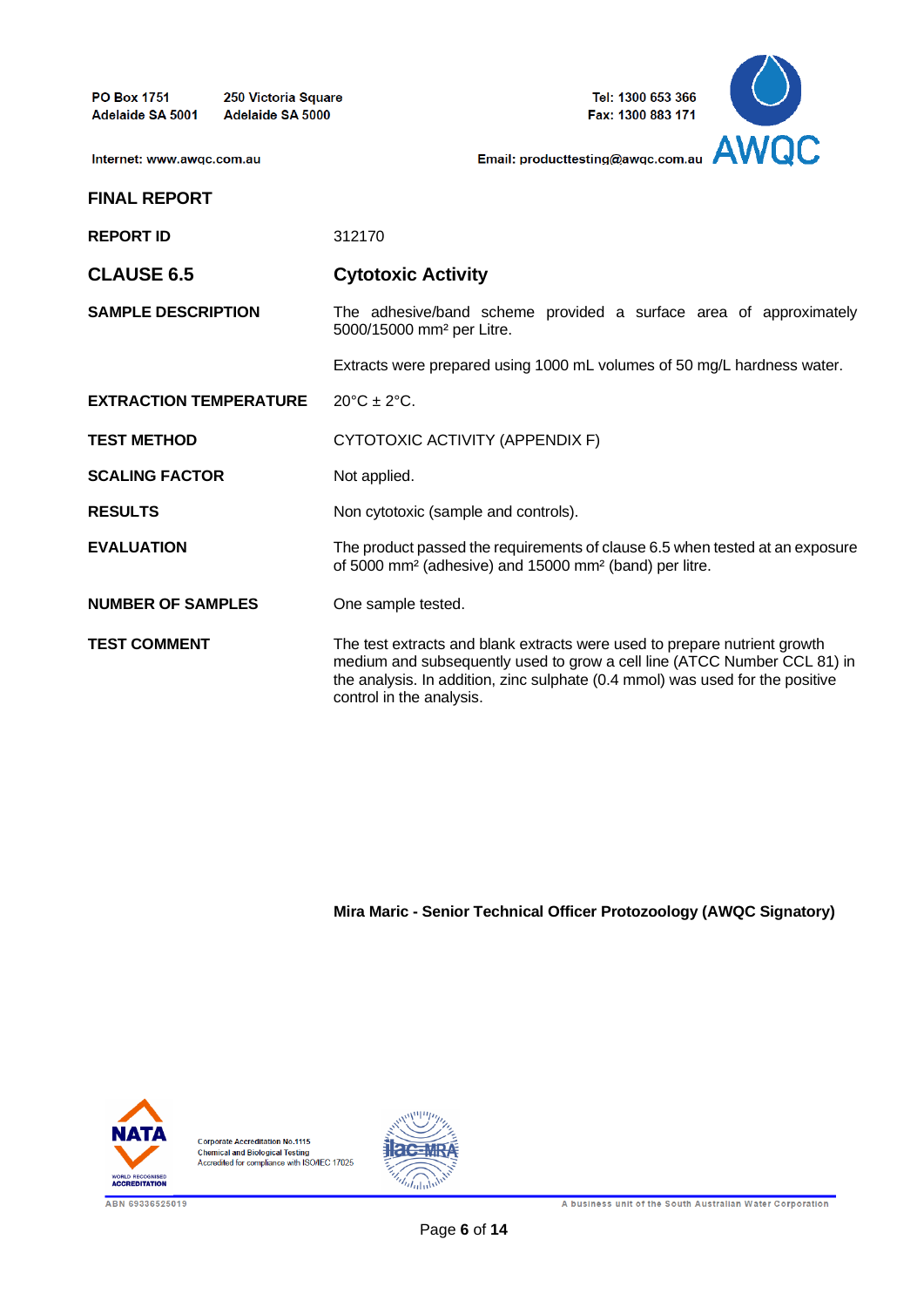| <b>PO Box 1751</b><br>Adelaide SA 5001 | 250 Victoria Square<br><b>Adelaide SA 5000</b> |                                |                                                  |                                   | Tel: 1300 653 366<br>Fax: 1300 883 171  |                                                                         |
|----------------------------------------|------------------------------------------------|--------------------------------|--------------------------------------------------|-----------------------------------|-----------------------------------------|-------------------------------------------------------------------------|
| Internet: www.awqc.com.au              |                                                |                                |                                                  | Email: producttesting@awgc.com.au |                                         |                                                                         |
| <b>FINAL REPORT</b>                    |                                                |                                |                                                  |                                   |                                         |                                                                         |
| <b>REPORT ID</b>                       |                                                |                                | 290601                                           |                                   |                                         |                                                                         |
| <b>CLAUSE 6.6</b>                      |                                                |                                | <b>Mutagenic Activity</b>                        |                                   |                                         |                                                                         |
| <b>SAMPLE DESCRIPTION</b>              |                                                |                                | 5000/15000 mm <sup>2</sup> per Litre.            |                                   |                                         | The adhesive/band scheme provided a surface area of approximately       |
|                                        |                                                |                                |                                                  |                                   |                                         | Extracts were prepared using 1000 mL volumes of 50 mg/L hardness water. |
| <b>EXTRACTION TEMPERATURE</b>          |                                                |                                | $20^{\circ}$ C ± 2°C.                            |                                   |                                         |                                                                         |
| <b>TEST METHOD</b>                     |                                                |                                | MUTAGENIC ACTIVITY OF WATER EXTRACT (APPENDIX G) |                                   |                                         |                                                                         |
| <b>SCALING FACTOR</b>                  |                                                |                                | Not applied.                                     |                                   |                                         |                                                                         |
| <b>RESULTS</b>                         |                                                |                                |                                                  |                                   |                                         |                                                                         |
| <b>BACTERIAL STRAIN</b>                |                                                | NUMBER OF REVERTANTS per PLATE |                                                  |                                   |                                         |                                                                         |
|                                        |                                                | S9                             | <b>Blank</b>                                     | Sample Extract Positive Controls  | NPD<br>(20u)                            | $2-AF$<br>(20u)                                                         |
| Salmonella typhimurium TA98            | Mean ± Standard deviation                      | $\sim 100$                     | 19, 28, 33<br>$26.7 \pm 7.1$                     | 21, 24, 25<br>$23.3 \pm 2.1$      | 3180, 3356, 1352<br>$2629.3 \pm 1109.7$ |                                                                         |
|                                        | Mean $\pm$ Standard deviation                  | $+$                            | 25, 32, 25<br>$27.3 \pm 4.0$                     | 29, 22, 40<br>$30.3 \pm 9.1$      |                                         | 3746, 3567, 3748<br>$3687.0 \pm 103.9$                                  |
|                                        |                                                |                                |                                                  |                                   | <b>MITOMYCIN C</b><br>(10u)             |                                                                         |
| Salmonella typhimurium TA102           | Mean ± Standard deviation                      | $\sim 100$                     | 542, 579, 509<br>$543.3 \pm 35.0$                | 543, 522, 588<br>$551.0 \pm 33.7$ | 3943, 4113, 4288<br>$4114.7 \pm 172.5$  |                                                                         |
|                                        | Mean ± Standard deviation                      | +                              | 483, 469, 546<br>$499.3 \pm 41.0$                | 637, 614, 548<br>$599.7 \pm 46.2$ | 2793, 2674, 2537<br>$2668.0 \pm 128.1$  |                                                                         |



Corporate Accreditation No.1115<br>Chemical and Biological Testing<br>Accredited for compliance with ISO/IEC 17025

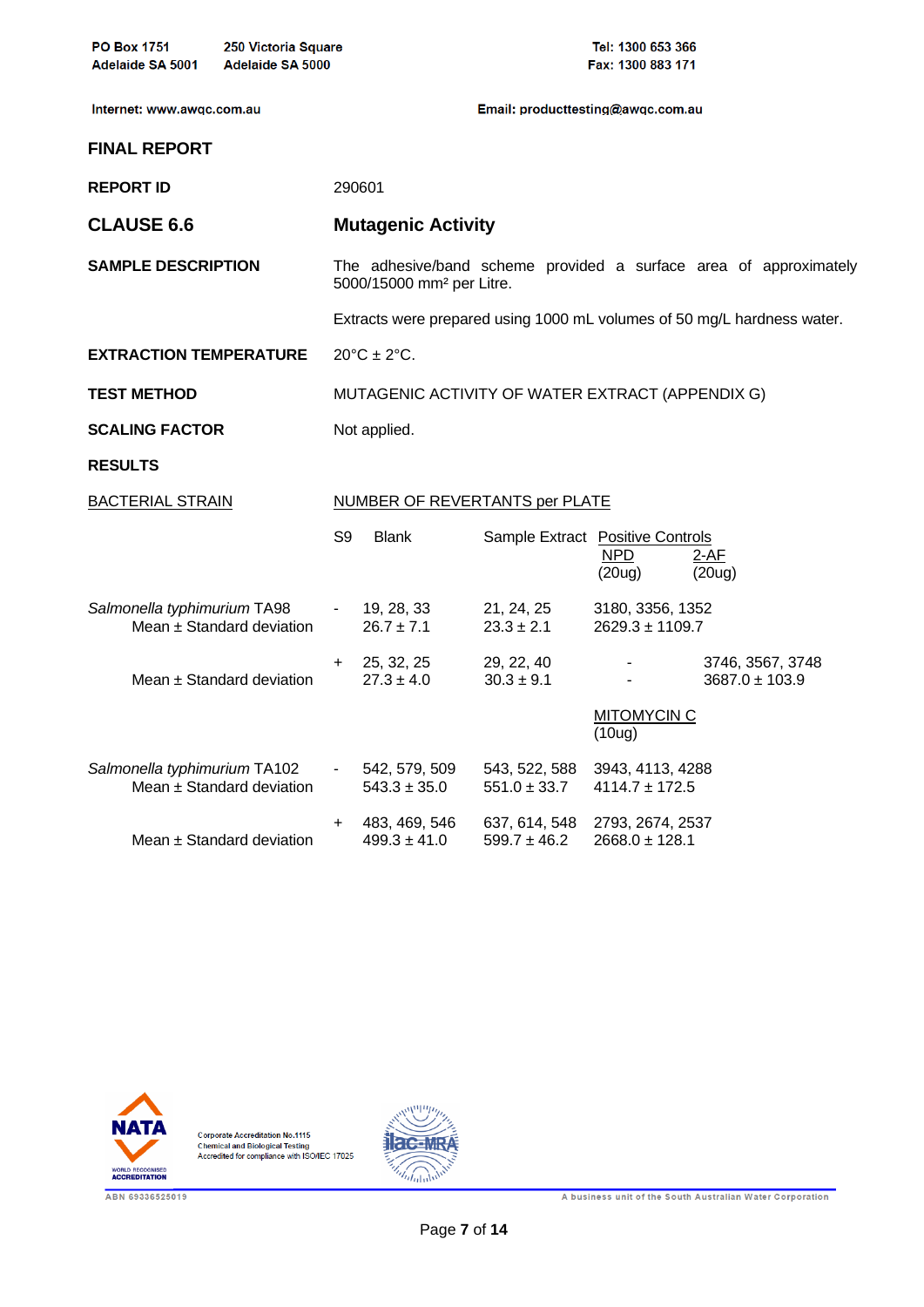| <b>PO Box 1751</b><br>Adelaide SA 5001 | 250 Victoria Square<br>Adelaide SA 5000 | Tel: 1300 653 366<br>Fax: 1300 883 171                                                                                                                                                                                                                                          |
|----------------------------------------|-----------------------------------------|---------------------------------------------------------------------------------------------------------------------------------------------------------------------------------------------------------------------------------------------------------------------------------|
| Internet: www.awgc.com.au              |                                         | Email: producttesting@awgc.com.au                                                                                                                                                                                                                                               |
| <b>FINAL REPORT</b>                    |                                         |                                                                                                                                                                                                                                                                                 |
| <b>REPORT ID</b>                       |                                         | 290601                                                                                                                                                                                                                                                                          |
| <b>CLAUSE 6.6</b>                      |                                         | <b>Mutagenic Activity</b>                                                                                                                                                                                                                                                       |
| <b>COMMENTS</b>                        |                                         | S9 was used as a metabolic activator. NPD (4-nitro-o-phenylenediamine),<br>Azide, and Mitomycin C are specific positive controls for strains TA 98 and<br>TA102 respectively while 2 - AF (2-aminofluorene) when used in conjunction<br>with S9 is a positive control for TA98. |
| <b>EVALUATION</b>                      |                                         | The product passed the requirements of clause 6.6 when tested at an exposure<br>of 5000 mm <sup>2</sup> (adhesive) and 15000 mm <sup>2</sup> (band) per litre.                                                                                                                  |
| <b>NUMBER OF SAMPLES</b>               |                                         | One sample tested.                                                                                                                                                                                                                                                              |
| <b>TEST COMMENT</b>                    |                                         | The differences in the mean number of revertants between the blank and<br>test extracts do not exceed two standard deviations; accordingly there is no<br>evidence of a mutagenic response.                                                                                     |

**Peter Christopoulos - Senior Technical Officer Product Testing (AWQC Signatory)** 



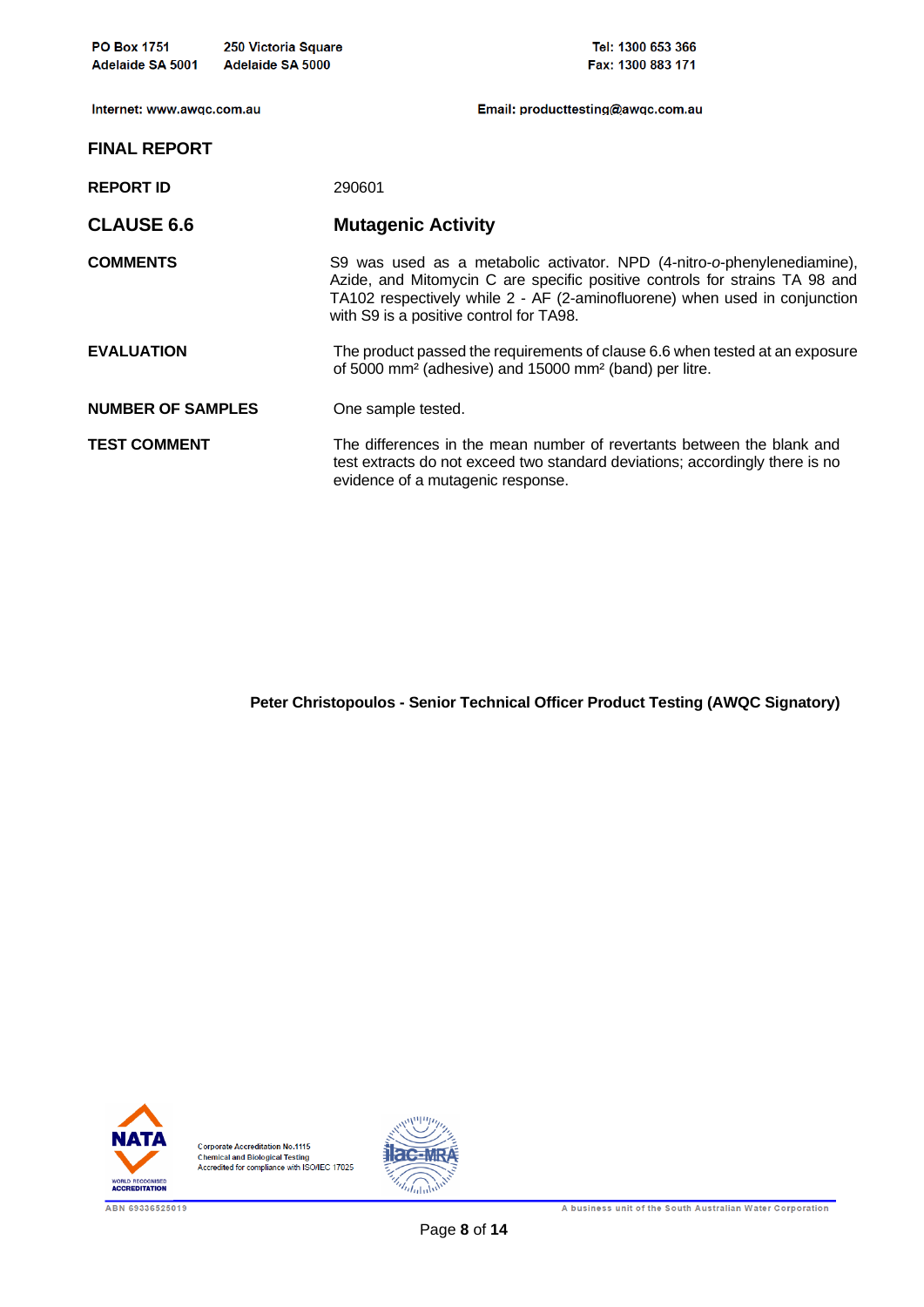250 Victoria Square Adelaide SA 5000





Internet: www.awqc.com.au

| <b>REPORT ID</b>              | 312170                                                                                                                                                                                                                                                                                                                              |
|-------------------------------|-------------------------------------------------------------------------------------------------------------------------------------------------------------------------------------------------------------------------------------------------------------------------------------------------------------------------------------|
| <b>CLAUSE 6.7</b>             | <b>Metals</b>                                                                                                                                                                                                                                                                                                                       |
| <b>SAMPLE DESCRIPTION</b>     | The adhesive/band scheme provided a surface area of approximately<br>5000/15000 mm <sup>2</sup> per Litre.                                                                                                                                                                                                                          |
|                               | Extracts were prepared using 1000 mL volumes of 50 mg/L hardness water.                                                                                                                                                                                                                                                             |
| <b>EXTRACTION TEMPERATURE</b> | $20^{\circ}C \pm 2^{\circ}C$ .                                                                                                                                                                                                                                                                                                      |
| <b>TEST METHOD</b>            | METALS (APPENDIX H)                                                                                                                                                                                                                                                                                                                 |
| <b>SCALING FACTOR</b>         | Not applied.                                                                                                                                                                                                                                                                                                                        |
| <b>METHODS OF ANALYSIS</b>    | All methods used to determine concentrations of metals are based on those<br>described in US EPA method 200.8 Determination of Trace Elements in Waters<br>and Wastes by Inductively Coupled Plasma – Mass Spectrometry. The<br>methods have been adapted for the instrumentation in use at the Australian<br>Water Quality Centre. |
|                               | Concentrations of the metals described in Table 2 of the AS/NZS 4020:2018<br>are determined as follows:                                                                                                                                                                                                                             |
|                               | Aluminium, Antimony, Arsenic, Barium, Boron, Cadmium, Chromium, Copper,<br>Iron, Lead, Manganese, Mercury, Molybdenum, Nickel, Selenium and Silver by                                                                                                                                                                               |

Inductively Coupled Plasma Mass Spectrometry



Corporate Accreditation No.1115<br>Chemical and Biological Testing<br>Accredited for compliance with ISO/IEC 17025

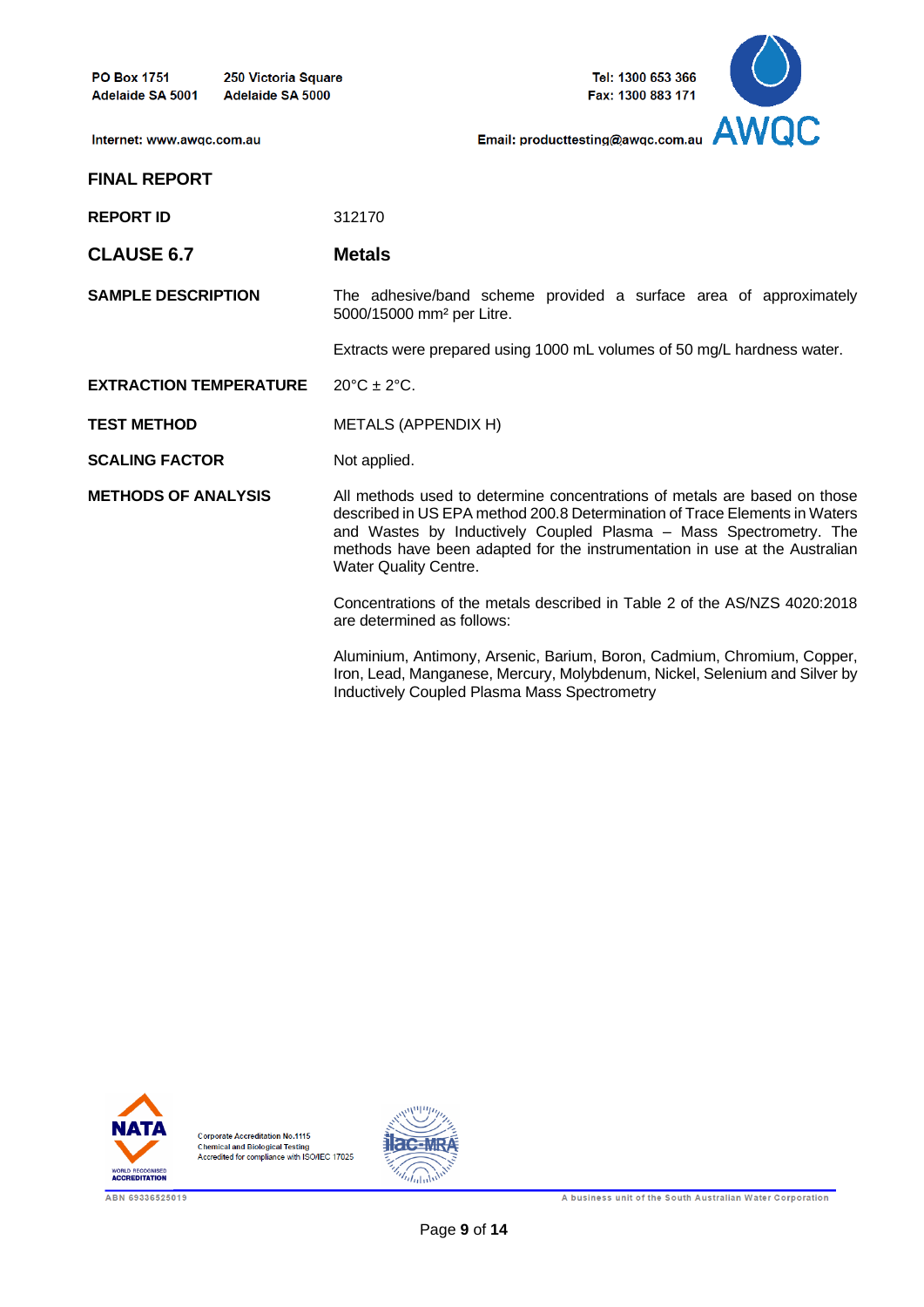250 Victoria Square Adelaide SA 5000





Internet: www.awqc.com.au

#### **FINAL REPORT**

**REPORT ID** 312170

### **CLAUSE 6.7 Metals**

#### **RESULTS**

#### **Final Extract**

|               | Limit of reporting<br>mg/L | <b>Blank</b><br>mg/L | Test 1<br>mg/L | Test 2<br>mg/L | Max. Allowed<br>mg/L |
|---------------|----------------------------|----------------------|----------------|----------------|----------------------|
| Aluminium     | 0.001                      | 0.003                | 0.003          | 0.003          | 0.2                  |
| Antimony      | 0.0005                     | < 0.0005             | < 0.0005       | < 0.0005       | 0.003                |
| Arsenic       | 0.0003                     | < 0.0003             | < 0.0003       | < 0.0003       | 0.01                 |
| <b>Barium</b> | 0.0005                     | < 0.0005             | < 0.0005       | < 0.0005       | 0.7                  |
| <b>Boron</b>  | 0.020                      | < 0.020              | < 0.020        | 0.021          | 1.4                  |
| Cadmium       | 0.0001                     | < 0.0001             | < 0.0001       | < 0.0001       | 0.002                |
| Chromium      | 0.0001                     | < 0.0001             | < 0.0001       | < 0.0001       | 0.05                 |
| Copper        | 0.0001                     | < 0.0001             | < 0.0001       | < 0.0001       | 2.0                  |
| <i>Iron</i>   | 0.0005                     | < 0.0005             | < 0.0005       | < 0.0005       | 0.3                  |
| Lead          | 0.0001                     | < 0.0001             | < 0.0001       | < 0.0001       | 0.01                 |
| Manganese     | 0.0001                     | < 0.0001             | < 0.0001       | < 0.0001       | 0.1                  |
| Mercury       | 0.00003                    | < 0.00003            | < 0.00003      | < 0.00003      | 0.001                |
| Molybdenum    | 0.0001                     | < 0.0001             | < 0.0001       | < 0.0001       | 0.05                 |
| Nickel        | 0.0001                     | < 0.0001             | < 0.0001       | < 0.0001       | 0.02                 |
| Selenium      | 0.0001                     | < 0.0001             | < 0.0001       | < 0.0001       | 0.01                 |
| Silver        | 0.00003                    | < 0.00003            | < 0.00003      | < 0.00003      | 0.1                  |

| <b>EVALUATION</b>        | The product passed the requirements of clause 6.7 when tested at an exposure<br>of 5000 mm <sup>2</sup> (adhesive) and 15000 mm <sup>2</sup> (band) per litre. |
|--------------------------|----------------------------------------------------------------------------------------------------------------------------------------------------------------|
| <b>NUMBER OF SAMPLES</b> | One sample tested.                                                                                                                                             |
| TEST COMMENT             | Not applicable.                                                                                                                                                |

**Dzung Bui – Supervisor Metals and Physical (AWQC Signatory)**



**Corporate Accreditation No.1115** Chemical and Biological Testing<br>Accredited for compliance with ISO/IEC 17025



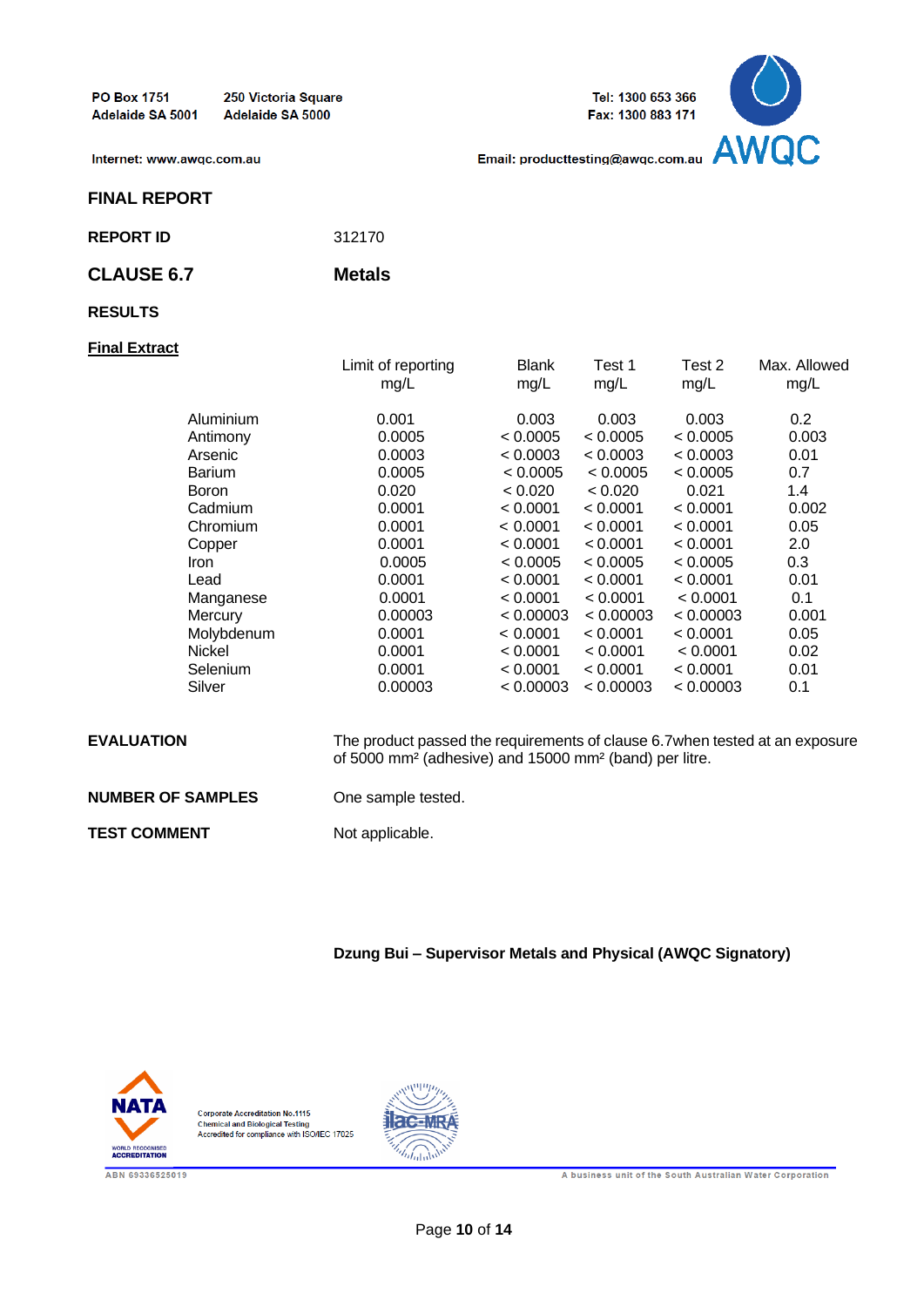**PO Box 1751** 250 Victoria Square Adelaide SA 5000 Adelaide SA 5001



Internet: www.awqc.com.au

**FINAL REPORT**

| <b>REPORT ID</b>                                                                                                                                 | 312170                                                                                                                                                                                                                          |                                                                  |                          |  |
|--------------------------------------------------------------------------------------------------------------------------------------------------|---------------------------------------------------------------------------------------------------------------------------------------------------------------------------------------------------------------------------------|------------------------------------------------------------------|--------------------------|--|
| <b>CLAUSE 6.8</b>                                                                                                                                | <b>Organic Compounds</b>                                                                                                                                                                                                        |                                                                  |                          |  |
| <b>SAMPLE DESCRIPTION</b>                                                                                                                        | The adhesive/band scheme provided a surface area of approximately<br>5000/15000 mm <sup>2</sup> per Litre.                                                                                                                      |                                                                  |                          |  |
|                                                                                                                                                  | Extracts were prepared using 1000 mL volumes of 50 mg/L hardness water.                                                                                                                                                         |                                                                  |                          |  |
| <b>EXTRACTION TEMPERATURE</b>                                                                                                                    | $20^{\circ}$ C ± $2^{\circ}$ C.                                                                                                                                                                                                 |                                                                  |                          |  |
| <b>TEST METHOD</b>                                                                                                                               | Organic Compounds (Clause 6.8). Max allowed values are taken from the<br>Australian Drinking Water Guidelines and Drinking-water Standards for<br>New Zealand. Please note, some reported compounds have no guideline<br>value. |                                                                  |                          |  |
| <b>SCALING FACTOR</b>                                                                                                                            | Not applicable.                                                                                                                                                                                                                 |                                                                  |                          |  |
| <b>RESULTS</b>                                                                                                                                   |                                                                                                                                                                                                                                 |                                                                  |                          |  |
| <b>Organic Compound</b><br><b>Nitrosamines</b>                                                                                                   | <b>Blank</b>                                                                                                                                                                                                                    | Test                                                             | Max Allowed              |  |
| External Lab Report No.<br>1-Nitrosopiperdine (NPip)<br>1-Nitrosopyrrolidone (NPyr)<br>Nitrosomorpholine (NMorA)<br>N-Nitrosodiethylamine (NDEA) | $\mu$ g/L<br>ES2020302<br>< 0.003<br>< 0.01<br>< 0.003<br>< 0.01                                                                                                                                                                | $\mu$ g/L<br>ES2020302<br>< 0.003<br>< 0.01<br>< 0.003<br>< 0.01 |                          |  |
| N-Nitrosodimethylamine (NDMA)<br>N-Nitrosodi-n-propylamine (NDPA)<br>N-Nitrosomethylethylamine (NMEA)                                            | 0.003<br>< 0.003<br>< 0.003                                                                                                                                                                                                     | 0.010<br>< 0.003<br>< 0.003                                      | $0.1 \mu g/L$            |  |
| <b>Organic Compound</b><br><b>Phenols</b><br>External Lab Report No.                                                                             | <b>Blank</b><br>$\mu$ g/L<br>ES2020302                                                                                                                                                                                          | Test<br>$\mu$ g/L<br>ES2020302                                   | Max Allowed              |  |
| 245-trichlorophenol<br>246-trichlorophenol<br>24-dichlorophenol<br>24-dimethylphenol<br>26-dichlorophenol                                        | < 1.0<br>< 1.0<br>< 1.0<br>< 1.0<br>< 1.0                                                                                                                                                                                       | < 1.0<br>< 1.0<br>< 1.0<br>< 1.0<br>< 1.0                        | $20 \mu g/L$<br>200 µg/L |  |
| 2-chlorophenol<br>2-nitrophenol<br>4-chloro-3-methylphenol<br>m+p cresol<br>o-cresol                                                             | < 1.0<br>< 1.0<br>< 1.0<br>2.0<br>< 1.0                                                                                                                                                                                         | < 1.0<br>< 1.0<br>< 1.0<br>2.0<br>< 1.0                          | 300 µg/L                 |  |



Corporate Accreditation No.1115<br>Chemical and Biological Testing<br>Accredited for compliance with ISO/IEC 17025

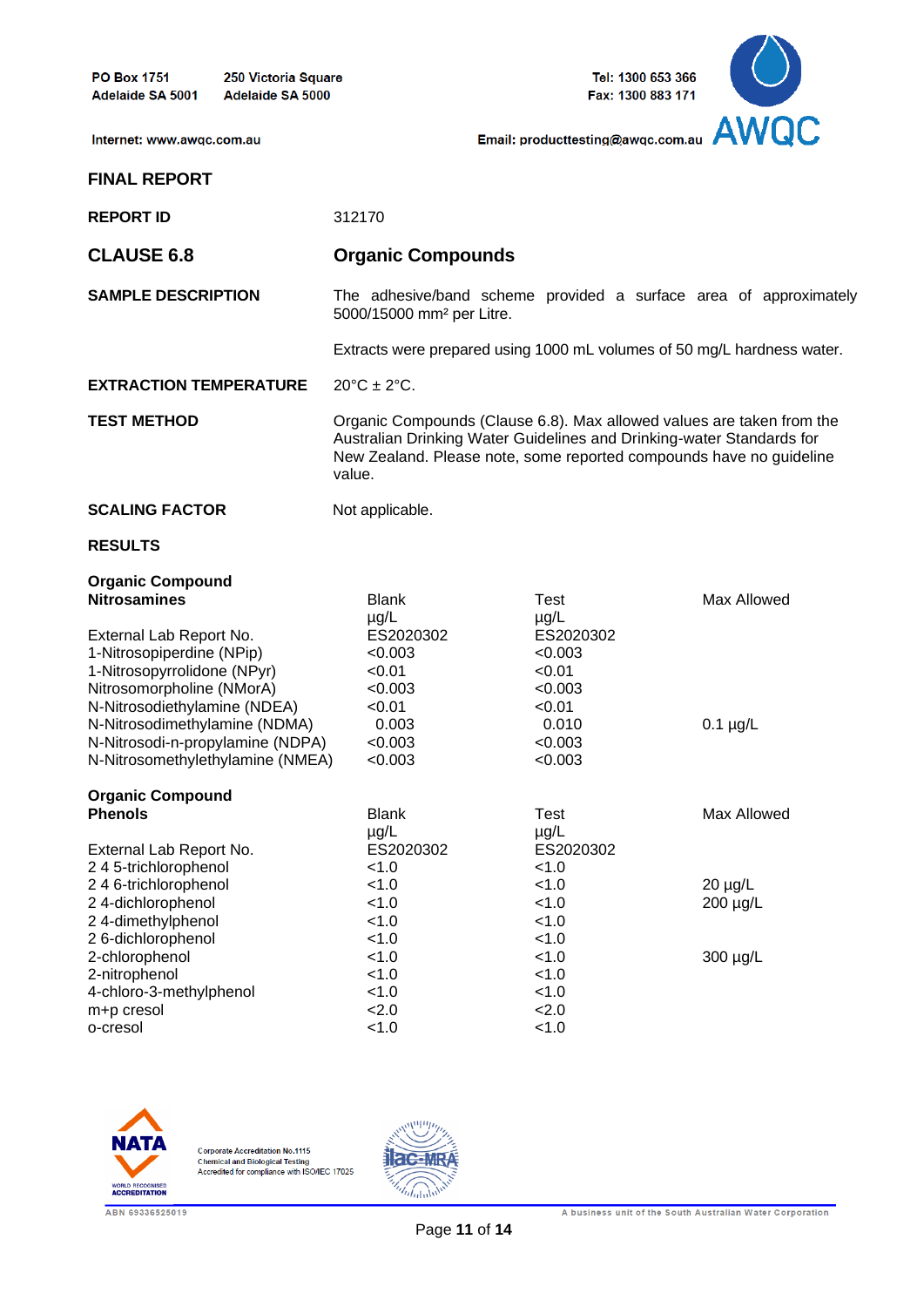

Internet: www.awqc.com.au

#### **FINAL REPORT**

| <b>Report ID:</b>                       | 312170       |           |                |
|-----------------------------------------|--------------|-----------|----------------|
| <b>Organic Compound</b>                 |              |           |                |
| <b>Phenols</b>                          | <b>Blank</b> | Test      | Max Allowed    |
|                                         | $\mu$ g/L    | $\mu$ g/L |                |
| pentachlorophenol                       | 2.0          | 2.0       | $9 \mu g/L$    |
| phenol                                  | < 1.0        | < 1.0     |                |
| <b>Organic Compound</b>                 |              |           |                |
| <b>Phthalate Esters</b>                 | <b>Blank</b> | Test      | Max Allowed    |
|                                         | $\mu$ g/L    | $\mu$ g/L |                |
| External Lab Report No.                 | ES2020302    | ES2020302 |                |
| Bis(2-ethylhexyl) phthalate             | $<$ 10       | $<$ 10    | $10\mu g/L$    |
| Butyl benzyl phthalate                  | $2$          | $<$ 2     |                |
| Di(2-ethylhexyl) adipate                | $<$ 2        | $<$ 2     |                |
| Diethyl phthalate                       | $<$ 2        | $<$ 2     |                |
| Dimethyl phthalate                      | $<$ 2        | $<$ 2     |                |
| Di-n-butyl phthalate                    | $<$ 2        | $<$ 2     |                |
| Di-n-octyl phthalate                    | $<$ 2        | $<$ 2     |                |
| <b>Organic Compound</b>                 |              |           |                |
| <b>Polycyclic Aromatic Hydrocarbons</b> | <b>Blank</b> | Test      | Max Allowed    |
|                                         | $\mu$ g/L    | $\mu$ g/L |                |
| External Lab Report No.                 | ES2020302    | ES2020302 |                |
| Acenaphthene                            | < 0.02       | < 0.02    |                |
| Acenapthylene                           | < 0.02       | < 0.02    |                |
| Anthracene                              | < 0.02       | < 0.02    |                |
| Benzo(a)anthracene                      | < 0.02       | < 0.02    |                |
| Benzo(a)pyrene                          | < 0.005      | < 0.005   | $0.01 \mu g/L$ |
| Benzo(a)pyrene TEQ                      | < 0.005      | < 0.005   |                |
| Benzo(b+j)fluoranthene                  | < 0.02       | < 0.02    |                |
| Benzo(ghi)perylene                      | < 0.02       | < 0.02    |                |
| Benzo(k)fluoranthene                    | <0.02        | < 0.02    |                |
| Chrysene                                | < 0.02       | < 0.02    |                |
| Dibenzo(a-h)anthracene                  | < 0.02       | < 0.02    |                |
| Fluoranthene                            | < 0.02       | < 0.02    |                |
| Fluorene                                | < 0.02       | < 0.02    |                |
| Indeno(123-cd)pyrene                    | < 0.02       | < 0.02    |                |
| Napthalene                              | < 0.02       | < 0.02    |                |
| PAH-Total                               | < 0.005      | < 0.005   |                |
| Phenanthrene                            | < 0.02       | < 0.02    |                |
| Pyrene                                  | < 0.02       | < 0.02    |                |



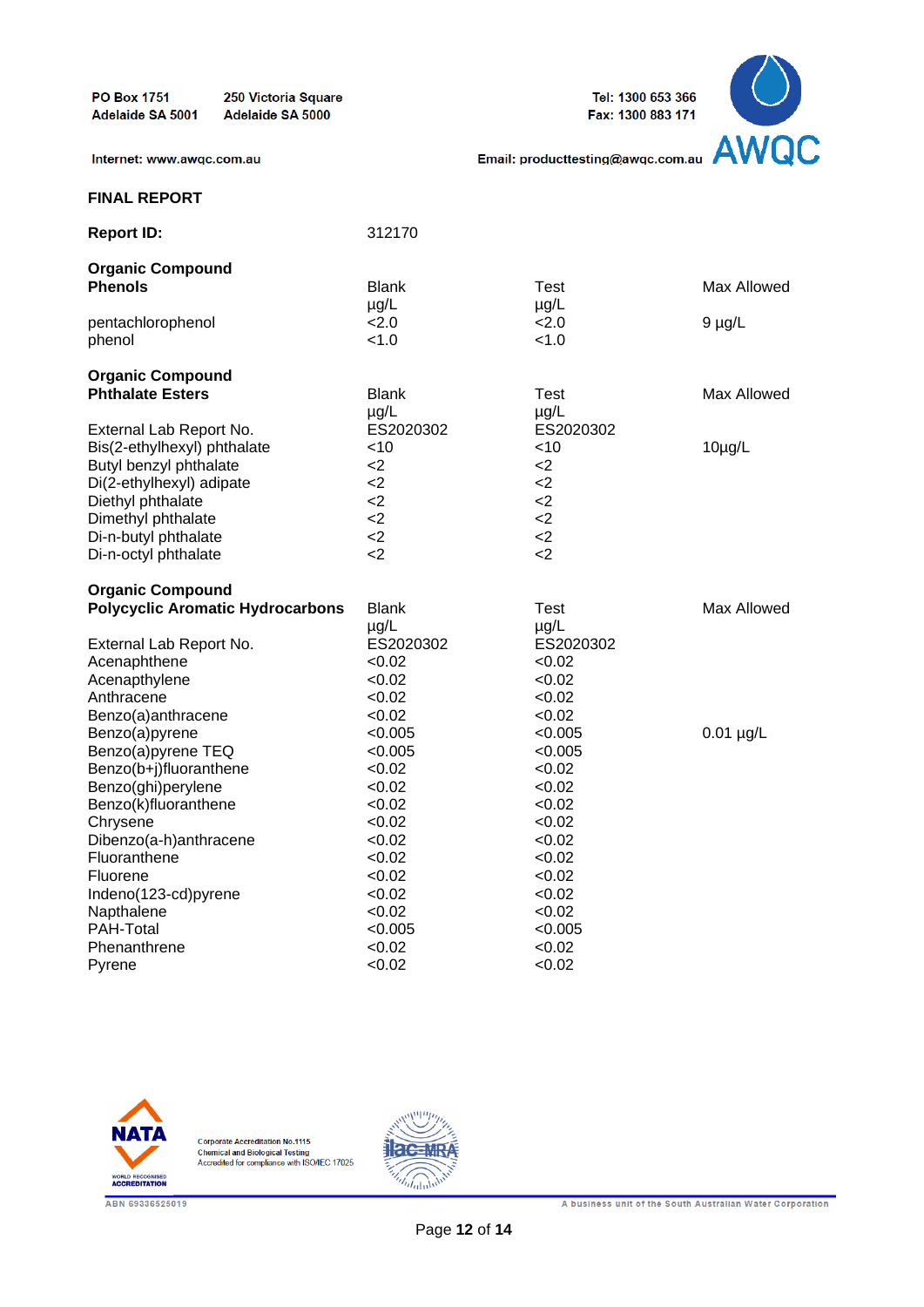Tel: 1300 653 366 Fax: 1300 883 171



Internet: www.awqc.com.au

# **FINAL REPORT**

| 312170 |
|--------|
|        |

#### **Organic Compound Volatile Organic Compounds GCMS**

|                             | <b>Blank</b> | <b>Test</b> | Max Allowed |
|-----------------------------|--------------|-------------|-------------|
|                             | µg/L         | $\mu$ g/L   |             |
| 1112-Tetrachloroethane      | $<$ 1        | $<$ 1       |             |
| 1 1 1-Trichloroethane       | $\leq$ 1     | $<$ 1       |             |
| 1122-Tetrachloroethane      | $<$ 1        | $<$ 1       |             |
| 1 1 2-Trichloroethane       | $<$ 1        | $<$ 1       |             |
| 11-Dichloropropene          | < 1          | < 1         |             |
| 1 2 3-Trichlorobenzene      | $<$ 1        | $<$ 1       |             |
| 1 2 3-Trichloropropane      | $<$ 1        | $<$ 1       |             |
| 1 2 4-Trichlorobenzene      | $<$ 1        | $<$ 1       |             |
| 1 2 4-Trimethylbenzene      | ا>           | ا>          |             |
| 1 2-Dibromo-3-chloropropane | $\leq$ 1     | < 1         | $1 \mu g/L$ |
| 1 2-Dibromoethane           | $<$ 1        | < 1         | $1 \mu g/L$ |
| 1 2-Dichlorobenzene         | $\leq$ 1     | $<$ 1       | 1500 µg/L   |
| 12-Dichloroethane           | $<$ 1        | $<$ 1       | $3 \mu g/L$ |
| 1 2-Dichloropropane         | $<$ 1        | $<$ 1       |             |
| 1 3 5-Trimethylbenzene      | $<$ 1        | $<$ 1       |             |
| 1 3-Dichlorobenzene         | $<$ 1        | $<$ 1       |             |
| 1 3-Dichloropropane         | $<$ 1        | < 1         |             |
| 14-Dichlorobenzene          | $<$ 1        | $<$ 1       | 40 µg/L     |
| 1,1-Dichloroethane          | $<$ 1        | $<$ 1       |             |
| 1,1-Dichloroethene          | $<$ 1        | $<$ 1       | 30 µg/L     |
| 2,2-Dichloropropane         | $<$ 1        | $<$ 1       |             |
| 2-Chlorotoluene             | $\leq$ 1     | $<$ 1       |             |
| 4-Chlorotoluene             | $\leq$ 1     | < 1         |             |
| 4-Isopropyltoluene          | $\leq$ 1     | $<$ 1       |             |
| Benzene                     | $\leq$ 1     | $\leq$ 1    | $1 \mu g/L$ |
| Bromobenzene                | $<$ 1        | < 1         |             |
| Bromochloromethane          | $<$ 1        | $<$ 1       |             |
| Bromodichloromethane        | $\leq$ 1     | < 1         | 60 µg/L     |
| <b>Bromoform</b>            | < 1          | $<$ 1       | 100µg/L     |
| <b>Bromomethane</b>         | $\leq 4$     | <4          |             |
| Carbon tetrachloride        | $<$ 1        | $<$ 1       | $3 \mu g/L$ |
| Chlorobenzene               | $<$ 1        | ا>          | 300 µg/L    |
| Chloroethane                | <4           | $\leq 4$    |             |
| Chloroform                  | $\leq$ 1     | $<$ 1       | 400 µg/L    |
| Chloromethane               | $\leq 4$     | $\leq 4$    |             |
| cis-1 3-Dichloropropene     | $<$ 1        | < 1         |             |
| cis-1,2-Dichloroethene      | $<$ 1        | $<$ 1       |             |
| Dibromochloromethane        | $\leq$ 1     | $<$ 1       | 150 µg/L    |
| Dibromomethane              | $\leq$ 1     | $\leq$ 1    |             |